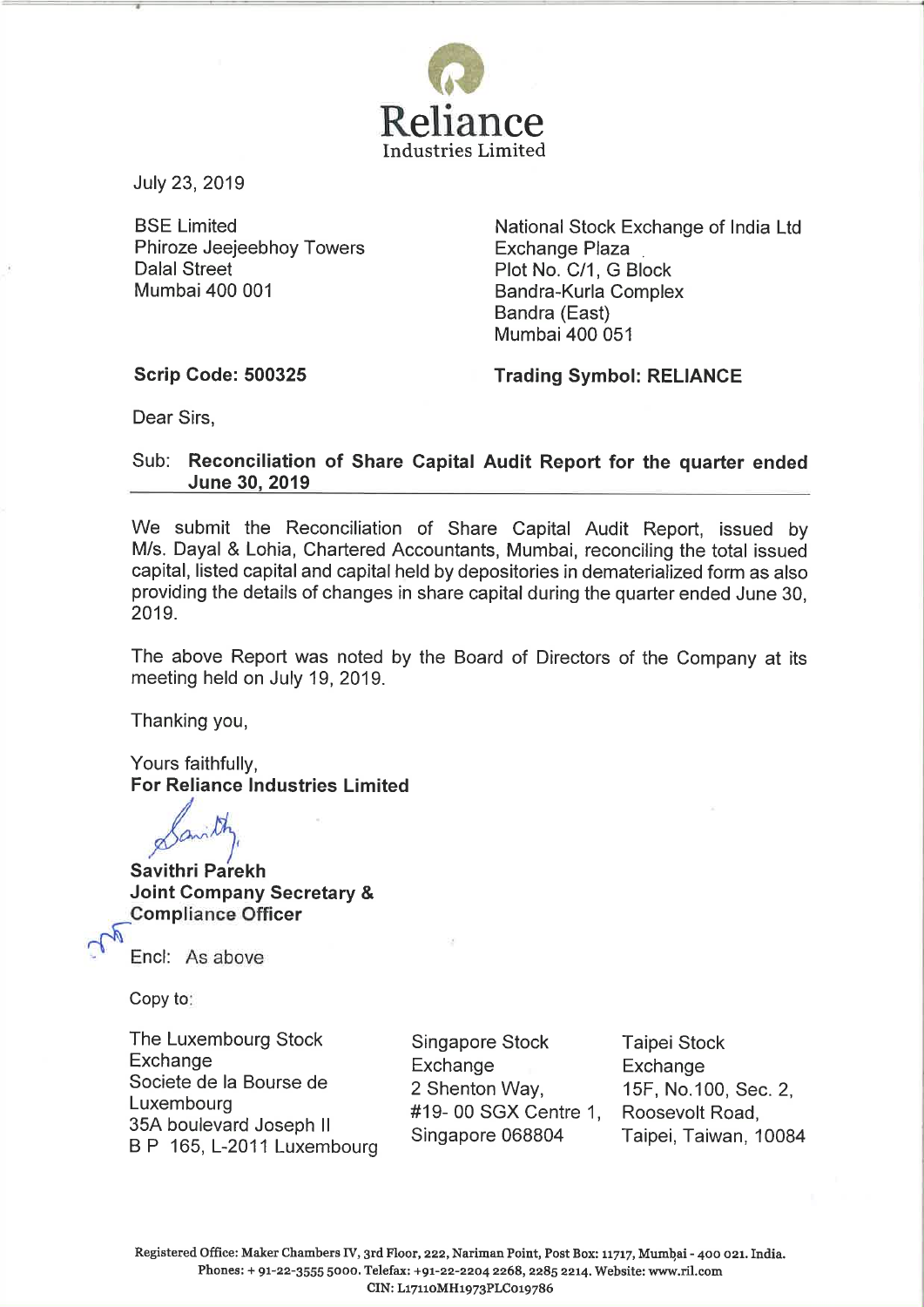## dayal and lohia chartered accountants

The Board of Directors Reliance Industries Limited 3rd Floor, Maker Chambers lV 222, Nariman Point Mumbai - 400 021

## RECONCILIATION OF SHARE CAPITAL AUDIT REPORT

We have examined the Register of Members, beneficiary details furnished by the depositories and other records / documents maintained by M/s. Reliance Industries Limited ( hereinafter referred to as the "Company") and its Registrars and Share Transfer Agents for issuing Certificate, in accordance with Circular D&CC / FITTC / CIR-16/2002 dated December 31, 2002 issued by securities and Exchange Board of India.

In our opinion and to the best of our information and according to the explanations given to us and based on such verification as considered necessary, we hereby certify the following:

| 1  | <b>For Quarter Ended</b>                                               |                                                                      | June 30, 2019                                                                           |                  |                        |  |  |
|----|------------------------------------------------------------------------|----------------------------------------------------------------------|-----------------------------------------------------------------------------------------|------------------|------------------------|--|--|
| 2  | <b>ISIN</b>                                                            |                                                                      | INE002A01018                                                                            |                  |                        |  |  |
| 3  | <b>Face Value</b>                                                      |                                                                      | Rs. 10/- per Equity Share                                                               |                  |                        |  |  |
| 4  | Name of the Company                                                    |                                                                      | Reliance Industries Limited                                                             |                  |                        |  |  |
| 5  | <b>Registered Office Address</b>                                       |                                                                      | 3rd Floor, Maker Chambers IV, 222, Nariman Point,                                       |                  |                        |  |  |
| 6  | <b>Correspondence Address</b>                                          |                                                                      | Mumbai - 400021<br>3rd Floor, Maker Chambers IV, 222, Nariman Point,<br>Mumbai - 400021 |                  |                        |  |  |
| 7  | Telephone & Fax Nos.                                                   |                                                                      | Tel No : 022 - 3555 5000<br>Fax No: 022 - 2204 2268 / 2285 2214                         |                  |                        |  |  |
| 8  | <b>Email address</b>                                                   |                                                                      | investor_relations@ril.com                                                              |                  |                        |  |  |
| 9  | Names of the Stock Exchanges where the company's securities are listed |                                                                      | 1. BSE Limited<br>2. National Stock Exchange of India<br>Limited, Mumbai                |                  |                        |  |  |
|    |                                                                        |                                                                      |                                                                                         | Number of Shares | % of Total Issued Cap. |  |  |
| 10 | <b>Issued Capital</b>                                                  |                                                                      |                                                                                         | 633 90 38 430    | 100.000                |  |  |
| 11 | (as per company records)                                               | Listed Capital (Exchange - wise) - For Exchanges listed in '9' above |                                                                                         |                  | 100 000                |  |  |
| 12 | Held in dematerialised form in CDSL                                    |                                                                      |                                                                                         | 18 29 51 783     | 2.886                  |  |  |
| 13 | Held in dematerialised form in NSDL                                    |                                                                      |                                                                                         | 608 20 32 722    | 95.946                 |  |  |
| 14 | <b>Physical</b>                                                        |                                                                      |                                                                                         | 7 40 53 925      | 1.168                  |  |  |
| 15 | Total No. of Shares (12+13+14)                                         |                                                                      |                                                                                         | 633 90 38 430    |                        |  |  |
| 16 | Reasons for difference if any, between :                               |                                                                      |                                                                                         |                  |                        |  |  |
|    |                                                                        | a) $(10 & 11)$ :                                                     |                                                                                         | N.A.             |                        |  |  |
|    |                                                                        | b) (10 & 15):                                                        |                                                                                         |                  |                        |  |  |
|    |                                                                        | c) $(11 & 8 & 15)$ :                                                 |                                                                                         | N.A.             |                        |  |  |
|    | $*DA$<br><b>MUMBAI</b><br>$\star$<br>RED ACCO                          |                                                                      |                                                                                         |                  |                        |  |  |

varma chambers, 213, 2nd floor, homji street, next to b.n.p. paribas, off. sir p.m. road, fort, mumbai – 400 001 phones : (91-22) 22635352 & 49736975 · e-mail : dayalandlohia@gmail.com Branch: 401, sheetal enclave, chincholi bunder, off. link road, malad (w), mumbai - 400 064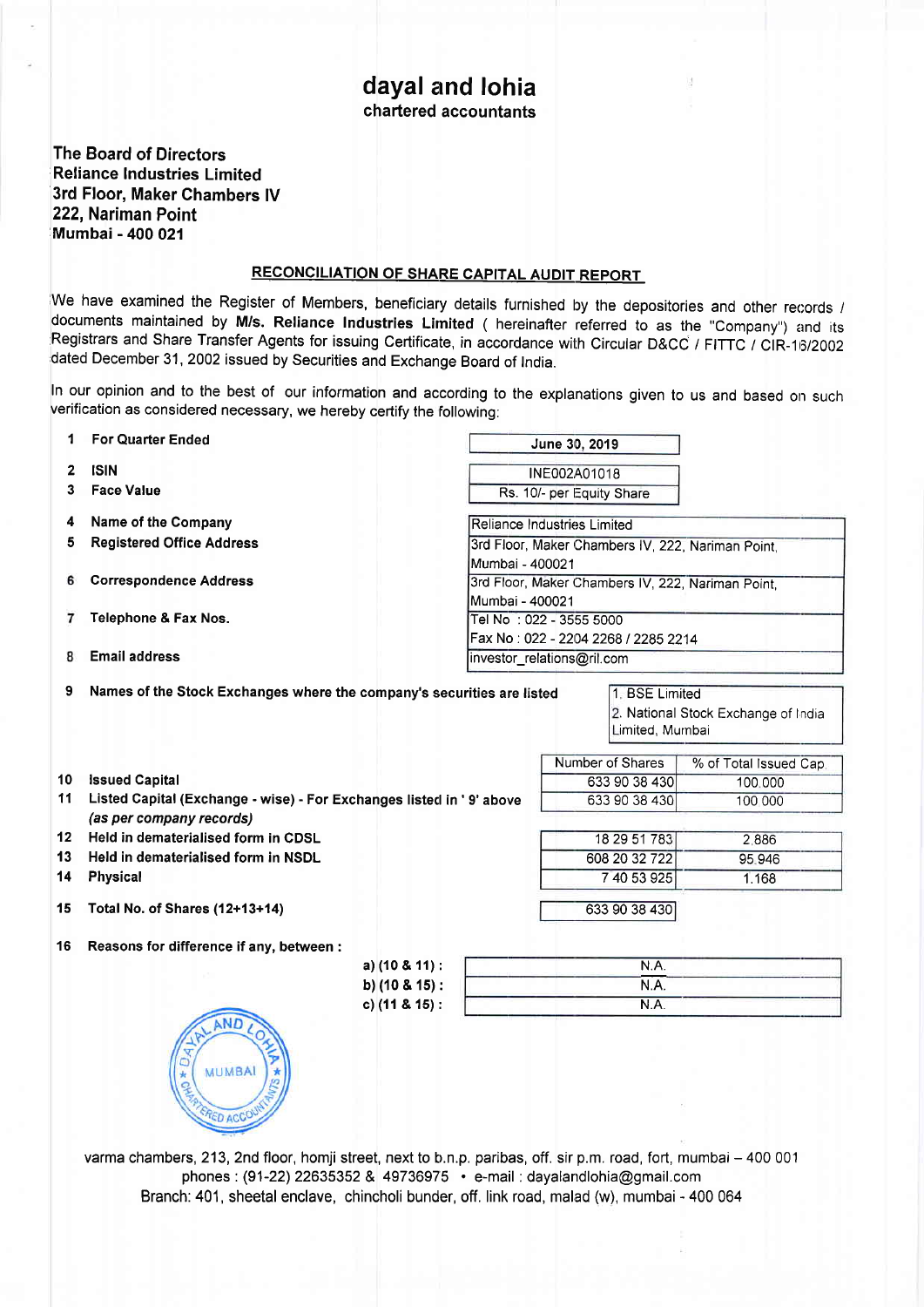17 certifying the details of changes in share capital during the quarter under consideration as per Table below :

| Particulars                                | No. of Shares. | Applied / Not<br>Applied for<br>listing  | Listed on Stock<br>Exchanges (Specify<br>Names)           | <b>Whether</b><br>intimated<br>to CDSL | Whether<br>intimated<br>to NSDL | In-prin. appr. Pending for<br>SE (Specify Names)             |
|--------------------------------------------|----------------|------------------------------------------|-----------------------------------------------------------|----------------------------------------|---------------------------------|--------------------------------------------------------------|
| ESOS allotment<br>on April 2, 2019         | 56,713         | Applied for<br>listing at NSE<br>and BSE | Listed on BSE & NSE<br>with effect from April<br>12, 2019 | <b>YES</b>                             | <b>YES</b>                      | In-Principle Approval<br>received from NSE and<br><b>BSE</b> |
| <b>ESOS</b> allotment<br>on April 22, 2019 | 1,61,577       | Applied for<br>listing at NSE<br>and BSE | Listed on BSE & NSE<br>with effect from May 8.<br>2019    | <b>YES</b>                             | <b>YES</b>                      | In-Principle Approval<br>received from NSE and<br><b>BSE</b> |
| ESOS allotment  <br>on May 22, 2019        | 1,26,317       | Applied for<br>listing at NSE<br>and BSE | Listed on BSE & NSE<br>with effect from May<br>29.2019    | <b>YES</b>                             | <b>YES</b>                      | In-Principle Approval<br>received from NSE and<br><b>BSE</b> |

- 18 Register of Members is updated (Yes / No) if not, updated upto which date
- 19 Reference of previous quarter with regard to excess dematerialised shares, if any.

NA INA\_ **NA** 

- 20 Has the company resolved the matter mentioned in point no.19 above in the current quarter ? lf not, reason why ?
- 21 Mention the total no. of requests, if any, confirmed after 21 days and the total no. of requests pending beyond <sup>21</sup> days with the reasons for delay :

| Total No. of demat requests                               | No. of requests | No. of shares | Reasons for delay                                                                                  |  |
|-----------------------------------------------------------|-----------------|---------------|----------------------------------------------------------------------------------------------------|--|
| Confirmed / Rejected after 21 Days                        | 2943            |               | 4 39 912 Delay in receipt of Physical DRF &<br>Share Certificates from DP                          |  |
|                                                           | 79              |               | 10 326 Rejected since Physical DRF & Share<br>Certificates not received from DP<br>within 30 Davs. |  |
| Total                                                     | 3022            | 450238        |                                                                                                    |  |
| Pending for more than 21 days<br>(as<br>on June 30, 2019) | 5               |               | 380 Delay in receipt of Physical DRF &<br>Share Certificates from DP                               |  |
|                                                           | 3               |               | 276 Non - receipt of Physical DRF &<br>Share Certificartes from DP                                 |  |
| Total                                                     |                 | 656           |                                                                                                    |  |



YES

**NA**